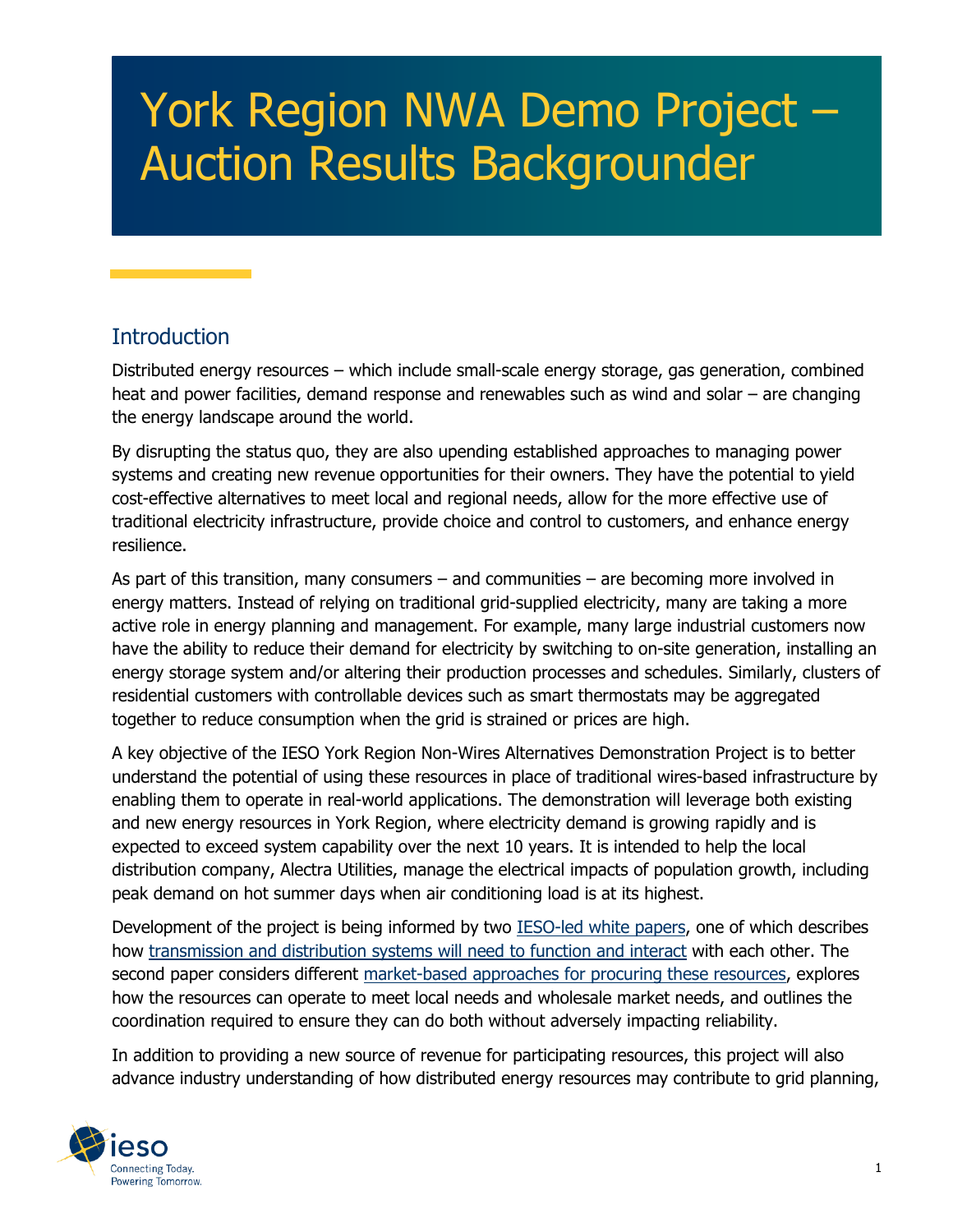operations and market evolution as well as the coordination required between the IESO and local distribution companies.

#### Project Overview

This two-year demonstration project will enable the partners to explore market-based approaches to secure services from distributed energy resources to meet local energy needs, while coordinating across the electricity system. It is focused on the fast-growing southern part of York Region, including Markham, Richmond Hill and Vaughan, where some of the electrical infrastructure will reach its limits in the coming years.

For the purposes of this demonstration, eligible resources include demand response, battery storage and gas-fired generation. Participants can take part in the project directly or through an aggregator, and will be compensated for their efforts.

These resources will provide both capacity and energy through separate competitive mechanisms. Capacity auctions are held in the fall of 2020 and 2021, for delivery in the summer of 2021 and 2022 respectively. Through the two capacity auctions, generators commit to being available to produce electricity for the five-month summer commitment period, while consumers commit to being available to reduce their usage during the same period. The two real-time energy markets will determine the final hourly schedules for participating resources, which will be dispatched by Alectra.

The first auction procured 10 megawatts (MW) of capacity and was highly competitive with 34 MW of capacity registered to participate. The final clearing price, which will be paid to all successful auction participants, was \$0.64/kilowatt-day. This translates to \$80,000/MW for the May 1 to October 31, 2021 period when the demonstration will run, during which participants will have the opportunity to earn additional revenue through a daily local energy auction.

A second auction, with a target of 15 MW of capacity, will take place in the fall of 2021 for delivery in the summer of 2022.

Learnings from the project are expected to inform a broad range of policy and regulatory initiatives currently underway in Ontario.

### Project Partners

Project Sponsor: The Independent Electricity System Operator (IESO) operates Ontario's power grid 24 hours a day, 365 days a year, ensuring Ontarians receive a reliable and cost-effective source of power when and where they need it. It works with sector partners and engages with communities across Ontario to plan and prepare for the province's electricity needs now and into the future. Visit www.ieso.ca for more information.

Delivery Partner: Serving more than one million homes and businesses in Ontario's Greater Golden Horseshoe area, Alectra Utilities is now the largest municipally owned electric utility in Canada, based on the total number of customers served. The Alectra family of companies contribute to the economic growth and vibrancy of the 17 communities it serves by investing in essential energy infrastructure, delivering a safe and reliable supply of electricity, and providing innovative energy solutions.